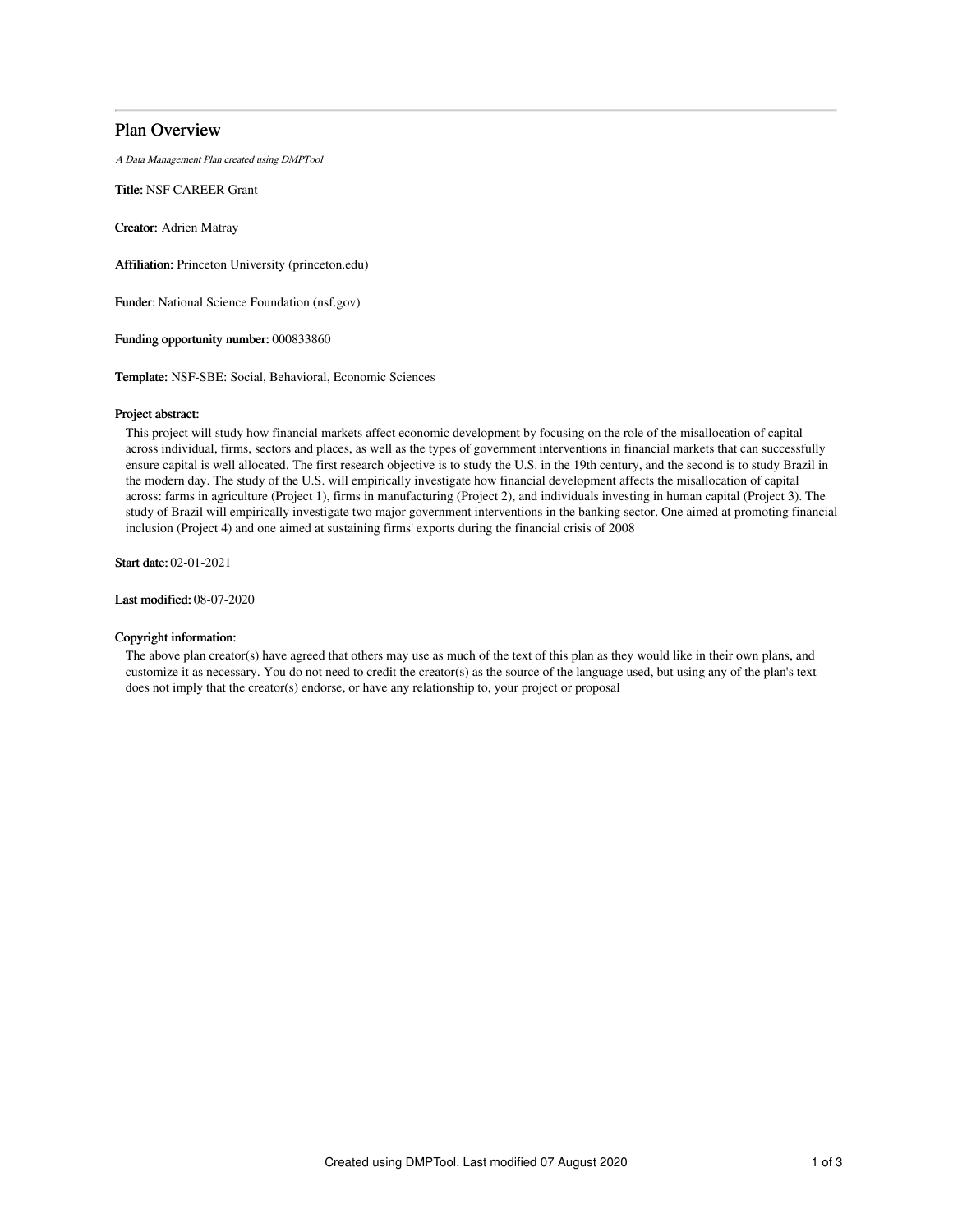# NSF CAREER Grant

## Roles and responsibilities

The DMP should outline the rights and obligations of all parties as to their roles and responsibilities in the management and retention of research data. It should also consider changes to roles and responsibilities that will occur should a principal investigator or co-PI leave the institution or project. Any costs should be explained in the Budget Justification pages.

I will personally manage all the data components of this project.

### Expected data

### The DMP should describe the types of data, samples, physical collections, software, curriculum materials, and other materials to be produced in the course of the project. It should then describe the expected types of data to be retained.

### Research Objective 1: The U.S. 1850-1960

This research objective will collect a large amount of archival - publicly available data:

Annual bank-level balance sheets. These data will come from two sources: (i) National Bank Balance Sheets: Comptroller of the Currency - 1865-1934; (ii) State Bank Balance Sheets: various State Banking Department Records- 1863-1934. Variables of interest available in these balance sheets include the different components of assets (total loans, short-term investments like US bonds, cash, transfers from other banks, etc) and liabilities (capital, deposits, debt, transfers to other banks, etc). Each bank will be matched to its county and thereby linked to the US census data. While some of these data have been collected for sub-periods, these data have not been collected in a systematic way for the whole period 1850--1940, are not publicly available and have not been matched to the manufacturing sector in the proposed way. This will create the most comprehensive panel linking local US financial conditions to economic outcomes, historically.

#### Agriculture data:

- Comparative advantage: expected output at the crop-county level will come from the FAO GAEZ database.
- True agricultural output data per county will come from the Census of Agriculture, supplemented with annual data on county level crop data found in Statistical Reports of multiple State Boards of Agriculture.

#### Aggregate county-industry : data will come from two sources:

Census of Manufacturing (1850, 1900-1930, 1954, 1958, 1972), using the census data collected by Rick Hornbeck and Martin Rotemberg for 1860--1880, and collecting the Annual survey of manufactures (issued biennally for the period 1949/1950--1980/1981). It is possible to construct a panel at the county-by-industry-bysurvey year level that contains the total value of products (or ``total output''), the total value of materials used (fuel and other ``inputs'') and the total amount paid in wages during the year (``labor inputs'').

Firm level: similar information on the output, input and capital can be retrieved at the firm-year level after 1900 from Moody's Industrial Manuals, which provide annual firm balance sheet for a large number of manufacturing firms. The manual was for investors and collected and reported balance sheet information of all companies that had issued a bond or a stock at some point.

Firm financial strength. Firm credit score and net worth from Dunn and Bradstreet historical manual. Collecting the universe of firms will probably be unfeasible. I will therefore collect random sample for all the main counties existing since 1850 at every ten year interval as well as for the year before each major financial crisis (1893, 1907, 1920, 1928).

### De-anonymized full count census for 1850-1940 : the de-anonymized version is available on the NBER server.

Patent data: yearly level of all patents filed at the USPTO for the period 1850-1940. The name of inventors will be extracted from the patent text and will be merged with the Census full count using names. The final match will result in a database linking each patent to individual using the ``hist-id'' identifier, publicly available on IPUMS website, as the de-anonymized version cannot leave the NBER server.

#### Research Objective 2: Brazil in the modern days

City-level financial services & profitability. Individual bank balance sheets for branches at the city-year level are publicly available and contain information about city-level loans and deposits; individual branch profitability and level of bank risk both for government-owned banks and private banks.

These data once cleaned can be freely shared.

Individual outcomes. I will use the matched employer-employee data with panel information about employees containing occupation, wages, number of hours worked, sociodemographic variables such as sex, age, education. The data are available since 1988 and are accessible via a secure server at Princeton University.

While it is impossible to share publicly individual level data, the projects on Brazil will results in the production of many statistics at the city-year level (e.g. average wage, income distribution, share of unskilled and skilled, industrial specialization, etc.) that can be shared publicly.

#### Firm-level outcomes:

- Universe of exports and imports data at the firm-product-destination year level are available through a remote server via Marc Muendler at USC. The data contains a unique firm identifier that allow to match custom data at the firm level with the matched employer-employee data, the credit registry and firm balance sheets. Again, these data cannot be shared publicly but aggregate version of the data at the city-industry-year level will be made available.
- Firm balance sheets come from *Pesquisa Industrial Anual da Empresa* (PIA), which is based on annual surveys filled out by firms in the manufacturing and mining sector. These data contain information on operational and non-operational costs, revenues, assets, and investments that allows to estimate firm productivity. The data can be accessed at the Central Bank and the Statistical Office via research agreements.
- Credit registry linking firms and banks at the loan level can be accessed at the Central Bank and the Statistical Office via research agreements.

# Period of data retention

SBE is committed to timely and rapid data distribution. However, it recognizes that types of data can vary widely and that acceptable norms also vary by scientific discipline. It is strongly committed, however, to the underlying principle of timely access, and applicants should address how this will be met in their DMP statement. All publicly available data will be made available for the timely and rapid distribution as they are collected and cleaned.